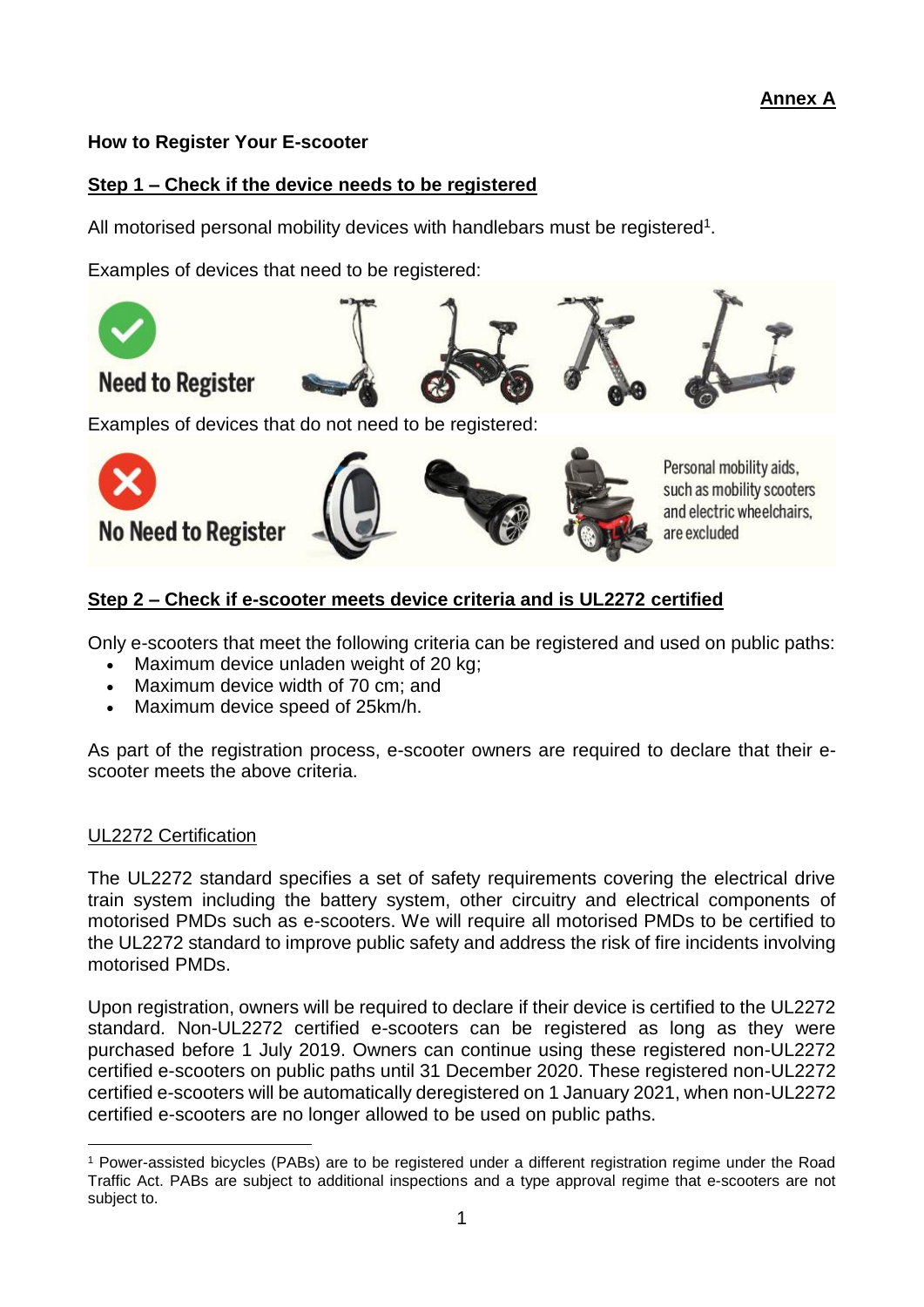It is an offence to make a false declaration. Offenders may face cancellations of their escooter registration and forfeiture of their registration fee. Offenders, on conviction, may also be fined up to \$5,000 and/or face an imprisonment up to 12 months. It is also an offence to use a non-compliant e-scooter on public paths. If found, the e-scooter could be seized and forfeited, and offenders, on conviction, can be fined up to \$5,000 and/or face an imprisonment up to 3 months.

To determine if an e-scooter is certified to the UL2272 standard, owners should check if their device bears any one of these certification marks:

| Certification  <br>body                                          | <b>Certification Mark</b>                                                                                                        |
|------------------------------------------------------------------|----------------------------------------------------------------------------------------------------------------------------------|
| UL                                                               | <b>RICAL SYSTEMS FOR</b><br>SONAL E-MOBILITY<br>ASTO ELECTRIC SHOCK A<br>Б<br>IN S<br>0055544K6<br>UL2272<br><b>COSTA EN LLC</b> |
| <b>CSA</b>                                                       | JS                                                                                                                               |
| Intertek<br>Testing<br><b>Services</b>                           | Intertek<br>Intertek<br>XOOOOXXX<br><b>XXXXXXXX</b>                                                                              |
| Intertek<br><b>Testing</b><br>Services<br>(Singapore)<br>Pte Ltd | Intertek                                                                                                                         |
| <b>SGS</b>                                                       | <b>SGS</b><br>SGS<br>US<br><b>XXXXXXX</b><br>XXXXXX<br><b>XXXXXXX</b>                                                            |
| <b>TUV</b><br>Rheinland                                          | <b>LOVA</b> heinland<br>us<br>Ċ                                                                                                  |

E-scooter owners can also refer to LTA's website at **[bit.ly/ul2272sg](https://www.lta.gov.sg/content/dam/ltaweb/corp/GreenTransport/2018/UL2272/ul2272_certified_pmds.pdf)** for an indicative, nonexhaustive list of motorised PMDs certified to UL2272 standard. For queries on devices not found in the list, please contact [LTA\\_ActiveMobility@LTA.gov.sg](mailto:LTA_ActiveMobility@LTA.gov.sg)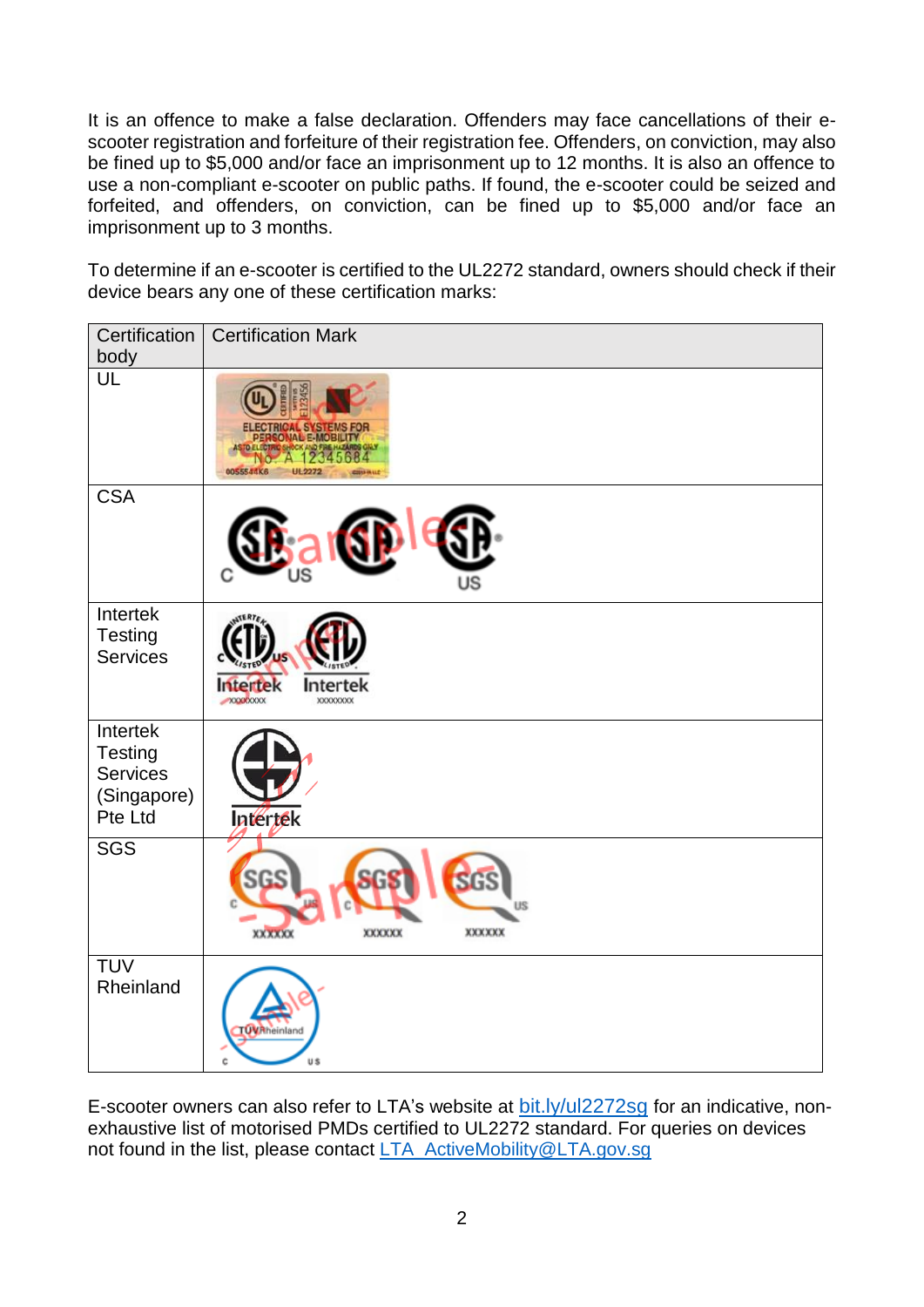# **Step 3 – Register Your E-scooter online**

Owners must be at least 16 years old to register an e-scooter.

E-scooter owners can register online at [www.onemotoring.com.sg/escooter,](file:///C:/Users/lta_chuansc/AppData/Local/Microsoft/Windows/INetCache/Content.Outlook/KJ3WMJGW/www.onemotoring.com.sg/escooter) using the SingPass or CorpPass two-factor authentication (2FA)

To register, applicants are required to prepare the following:

- a) Softcopy colour photograph of e-scooter;
- b) Softcopy colour photograph of certification mark on the e-scooter if it is certified to the UL2272 standard; and
- c) Registration fee of \$20 to be paid via credit card or eNETS

#### **Step 4 – Fabricate the Identification Mark**

If the registration is successful, LTA will immediately send an SMS to the mobile phone number provided during registration, to inform the owner of the e-scooter's unique registration number. E-scooters registered before 1 July 2019 will have a grace period of 14 calendar days from the date of registration to fabricate and affix an Identification Mark with the assigned registration number. E-scooters registered on and after 1 July 2019, must affix an Identification Mark with the assigned registration number within three calendar days.

E-scooter owners may approach any sign-craft shops to fabricate the Identification Mark. An indicative list of sign-craft shops is available on [www.onemotoring.com.sg/escooter.](file:///C:/Users/lta_chuansc/AppData/Local/Microsoft/Windows/INetCache/Content.Outlook/KJ3WMJGW/www.onemotoring.com.sg/escooter)

#### **Step 5 – Receive and Affix the LTA Registration Mark**

If the registration is successful, LTA will also issue a separate LTA Registration Mark bearing the e-scooter's unique registration number (see sample image below) to the owner. For online registrations, this LTA Registration Mark will be sent by registered post; for registrations at SingPost, it will be issued over the counter. Owners will have a grace period of 14 calendar days from the date of registration to affix the LTA Registration Mark.

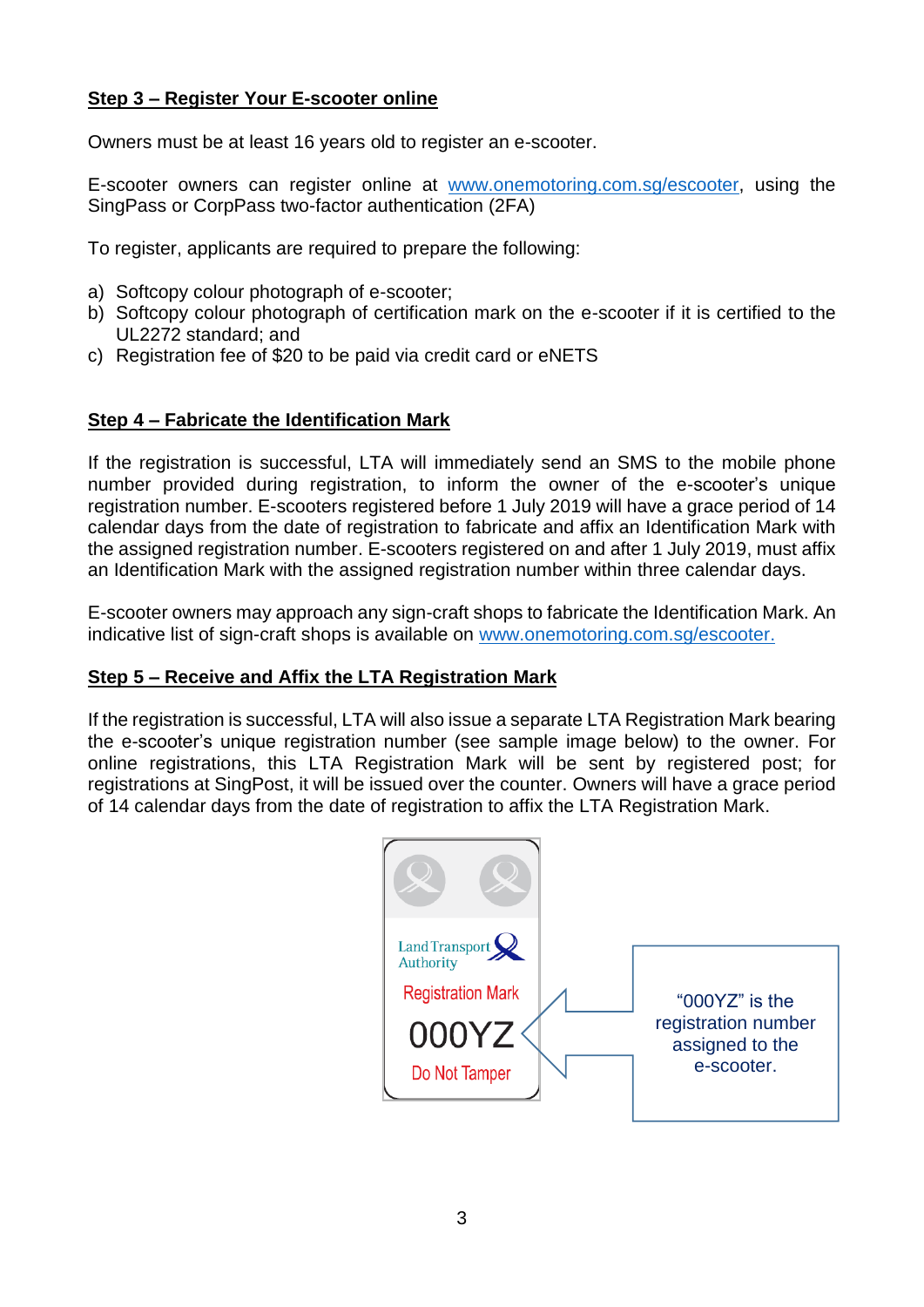# **Locations to Affix the Registration and Identification Marks on the e-scooter**

Both the LTA Registration Mark and Identification Mark must be affixed on a non-detachable part of the e-scooter such as the stem. The marks should be affixed upright on the front or on either side of the stem of e-scooter. Both the LTA Registration Mark and Identification Mark must be clearly visible at all times (refer to example below).



E-scooter owners may refer to [www.onemotoring.com.sg/escooter](http://www.onemotoring.com.sg/escooter) for detailed instructions on how to affix the LTA Registration Mark and Identification Mark on the e-scooter.

It is an offence to ride a registered e-scooter on public paths that does not display both the LTA Registration Mark or Identification Mark. First-time offenders, on conviction, can be subject to a fine of up to \$1,000 and/or imprisonment of up to 3 months. It is also an offence to forge or alter either the LTA Registration Mark or Identification Mark, with first-time offenders, on conviction, subject to a fine of up to \$5,000 and/or imprisonment of up to 6 months.

#### Transfer of ownership and deregistration

Transfer of ownership for e-scooters can be carried out online at [www.onemotoring.com.sg/escooter,](file:///C:/Users/lta_chuansc/AppData/Local/Microsoft/Windows/INetCache/Content.Outlook/KJ3WMJGW/www.onemotoring.com.sg/escooter) using SingPass or CorpPass 2FA. Non-UL2272 certified e-scooters cannot be transferred from 1 July 2019. If you no longer wish to use your e-scooter, you may deregister it. Please submit your deregistration request via